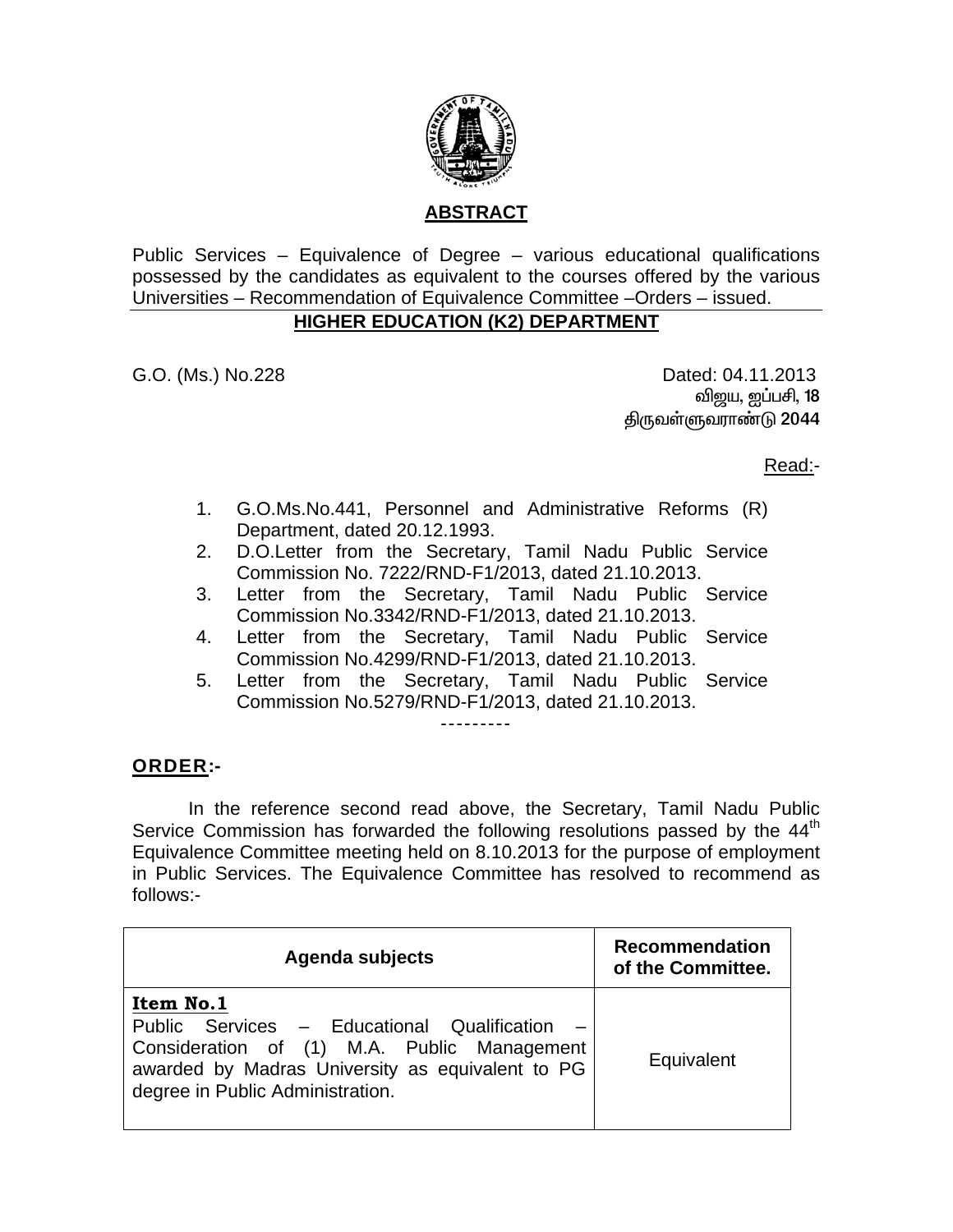| (2)<br>M.A.<br>Development<br>Administration<br>(5 year Integrated) awarded by Gandhigram Rural<br>University as equivalent to M.A. degree in Public<br>Administration.                                                                              | Equivalent                                                                                                                                                                             |
|------------------------------------------------------------------------------------------------------------------------------------------------------------------------------------------------------------------------------------------------------|----------------------------------------------------------------------------------------------------------------------------------------------------------------------------------------|
| M.B.A. awarded by Anna University, Coimbatore<br>(3)<br>as equivalent to Post Graduate degree in Business<br>Administration (M.B.A.) with Specialization Finance for<br>the purpose of employment in Public Services.                                | Equivalent                                                                                                                                                                             |
| Item No.2<br>Services - Educational<br>Public<br>Qualification<br>Consideration of M.Sc Applied Geography awarded by<br>Madras University as equivalent to M.Sc Geography<br>for the purpose of employment in Public Services -<br>Regarding.        | Equivalent                                                                                                                                                                             |
| Item No.3<br>Services - Educational<br>Qualification<br>Public<br>Consideration of M.A degree in Tamil Literature and<br>Culture awarded by University of Madras as equivalent<br>to M.A. Tamil for the purpose of employment in Public<br>Services. | M.A degree in Tamil<br>Literature<br>and<br>Culture awarded by<br>University of Madras<br>as equivalent to M.A.<br>Tamil for the purpose<br>employment<br>of<br>in<br>Public Services. |
| Item No.4<br>Public Services - Educational Qualification - B.Sc.<br>Biochemistry and M.Sc. Biochemistry not equivalent to<br>B.Sc. Chemistry and M.Sc. Chemistry – G.O. issued<br>clarification - Regarding.                                         | Clarification<br>this<br>in.<br>subject may be had<br>from the Government<br>relevant<br>in.<br>Department.                                                                            |

2. The Government after careful consideration have decided to accept the recommendation of the Equivalence Committee and direct the following various educational qualifications possessed by the candidates as equivalent to the courses mentioned therein.

| Item No.1<br>Public Services - Educational Qualification<br>Consideration of (1) M.A. Public Management<br>awarded by Madras University as equivalent to PG<br>degree in Public Administration. | Equivalent |
|-------------------------------------------------------------------------------------------------------------------------------------------------------------------------------------------------|------------|
| M.A. Development Administration<br>(2)<br>(5 year Integrated) awarded by Gandhigram Rural<br>University as equivalent to M.A. degree in Public<br>Administration.                               | Equivalent |